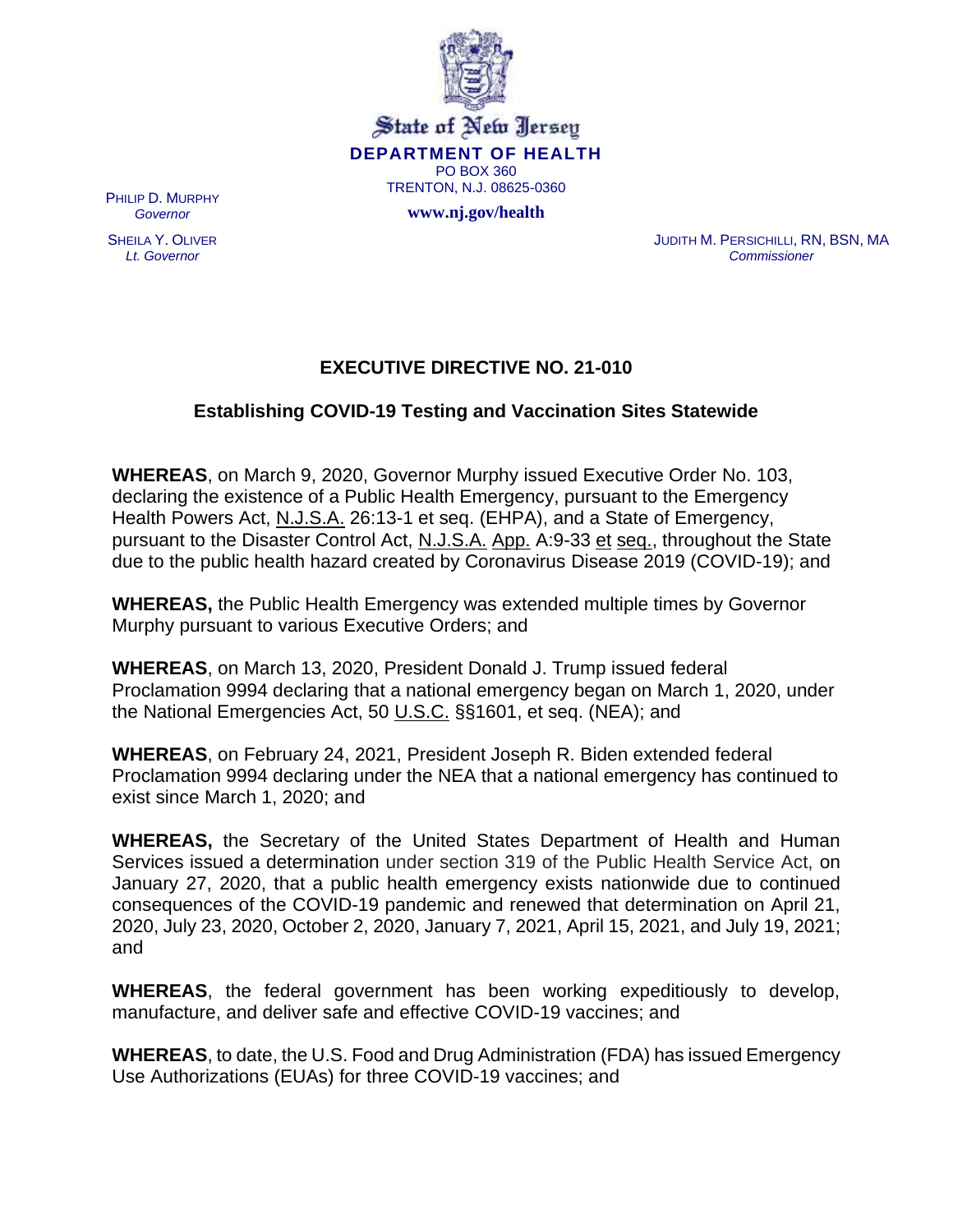**WHEREAS**, to ensure that all individuals who live, work, and/or are educated in New Jersey have equitable access to the COVID-19 vaccine, the Department of Health (DOH) issued Executive Directive No. 20-035, which implemented the State's COVID-19 Vaccination Plan; and

**WHEREAS**, N.J.S.A. 26:13-9 provides that, during a state of public health emergency, the Commissioner of Health may "procure, . . . , construct, lease, transport, store, maintain, renovate, or distribute property and facilities as may be reasonable and necessary to respond to the public health emergency"; and

**WHEREAS**, on June 4, 2021, Governor Murphy signed P.L.2021, c.103 and issued Executive Order No. 244, which among other things, terminated the Public Health Emergency, declared in Executive Order No. 103, but continued the State of Emergency; and

**WHEREAS**, P.L.2021, c.103 acknowledges termination of the Public Health Emergency but, among other things, authorizes the Commissioner of Health to issue orders, directives, and waivers pursuant to P.L.2005, c.222 (C.26:13-1 et seq.) related to (1) vaccination distribution, administration, and management; (2) COVID-19 testing; (3) health resources and personnel allocation; (4) data collection, retention, sharing, and access; (5) coordination of local health departments; and (6) implementation of any applicable recommendations of the Centers for Disease Control and Prevention (CDC) to prevent or limit the transmission of COVID-19, including in specific settings; and

**WHEREAS**, despite the State's extensive progress in combatting COVID-19 and the termination of the Public Health Emergency pursuant to the Emergency Health Powers Act, N.J.S.A. 26:13-1 et seq, COVID-19 remains a threat to New Jersey; and

**WHEREAS**, the CDC has reported that new variants of COVID-19 have been identified in the United States, and that certain variants, particularly the B.1.617.2 (Delta) variant, are more transmissible; and

**WHEREAS**, the CDC has emphasized that vaccination is a critical means to prevent spread of COVID-19 and to avoid infection of those individuals that cannot be vaccinated because their age or medical conditions precludes them from receiving one; and

**WHEREAS**, on July 6, 2021, the U.S. Department of Justice's Office of Legal Counsel issued an opinion concluding that Section 564 of the Food, Drug, and Cosmetic Act, 21 U.S.C. § 360bbb-3 does not prohibit public or private entities from imposing vaccination requirements while vaccinations are only available pursuant to emergency use authorization; and

**WHEREAS**, requiring workers in certain settings to receive a COVID-19 vaccine or undergo regular testing can help prevent outbreaks and reduce transmission to vulnerable individuals who may be at a higher risk of severe disease; and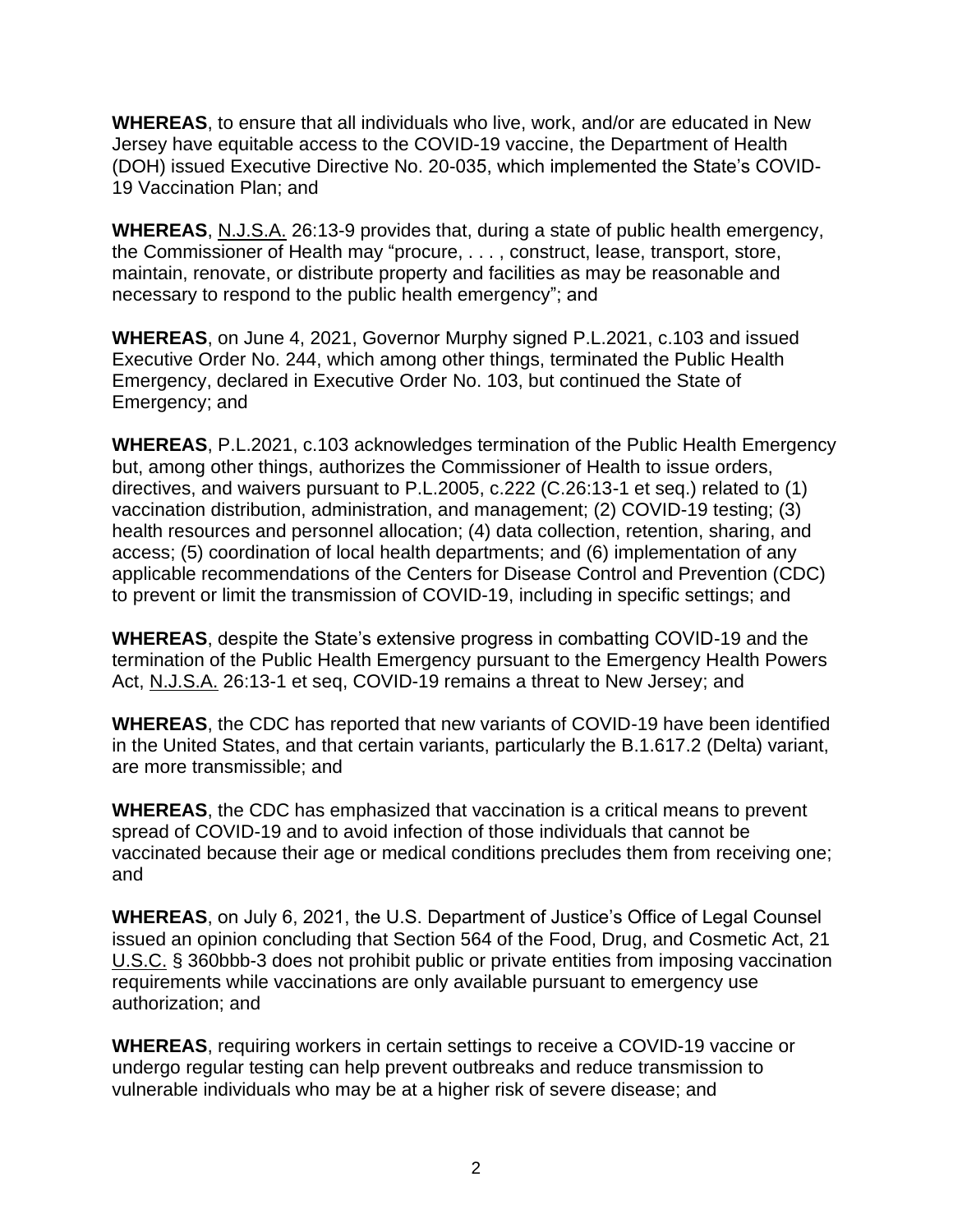**WHEREAS**, on August 6, 2021, Governor Murphy issued Executive Order No. 252, setting forth mandatory requirements related to vaccination and testing requiring for certain covered health care facilities and high-risk congregate settings; and

**WHEREAS**, on August 23, 2021, the FDA approved the first COVID-19 vaccine known as Pfizer-BioNTech COVID-19 Vaccine (Pfizer vaccine), for the prevention of COVID-19 in individuals 16 years of age and older; and

**WHEREAS**, as of August 23, 2021, the Pfizer vaccine also continued to be available under an EUA, including for individuals 12 through 15 years of age and for the administration of a third dose in certain immunocompromised individuals; and

**WHEREAS**, on August 23, 2021, Governor Murphy issued Executive Order No. 253 , setting forth mandatory requirements related to vaccination and testing for all Preschool to Grade 12 school personnel; and

**WHEREAS**, on August 23, 2021, Governor Murphy announced mandatory requirements related to vaccination and testing for state workers; and

**WHEREAS**, on September 20, 2021, Governor Murphy issued Executive Order No. 264, setting forth mandatory requirements related to vaccination and testing for child care personnel; and

**WHEREAS**, on September 22, 2021, the FDA amended the EUA for the Pfizer Vaccine to allow for use of a single booster dose, to be administered at least six months after completion of the primary vaccination series in: individuals 65 years of age and older; individuals 18 through 64 years of age at high risk of severe COVID-19; and individuals 18 through 64 years of age whose frequent institutional or occupational exposure to SARS-CoV-2 puts them at high risk of serious complications of COVID-19, including severe COVID-19; and

**WHEREAS**, on September 24, 2021, the Director of the CDC recommended that people aged 65 and older, residents in long-term care settings and people aged 40-64 with underlying medical conditions specified by the CDC should receive a booster shot of the Pfizer Vaccine, and people aged 18-48 either with underlying medical conditions specified by the CDC or at increased risk for COVID-19 exposure and transmission because of occupational or institutional setting, may receive a booster shot of the Pfizer Vaccine; and

**WHEREAS,** the existing network of available testing and vaccination sites throughout New Jersey may not be adequate to accommodate the anticipated uptick of COVID-19 vaccinations and testing occasioned by employment-related mandates, as well as administration of third or booster doses; and